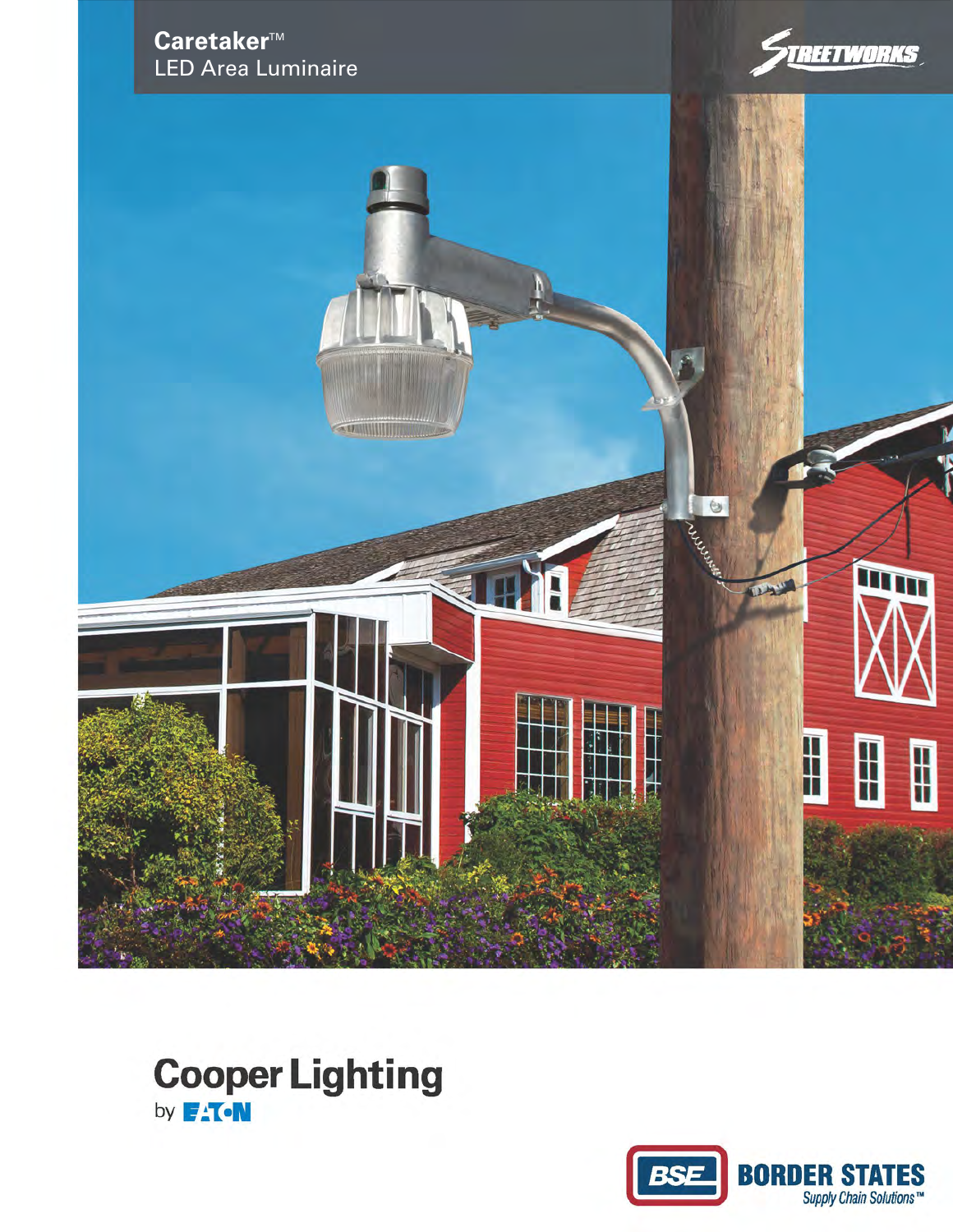# An Economical LED Dusk-to-Dawn Solution

Combining high performance, low maintenance and easy installation, the CaretakerTM LED luminaire is a simple, economical answer for dusk-to-dawn lighting needs. Designed for years of worry-free operation, the Caretaker luminaire is the perfect area lighting solution for both full-cutoff needs, or landmark applications where a highly visible light source is desired.

## **Construction**

- Hinged removable power door for easy maintenance. Optional tool-less entry available
- LED driver is mounted directly to removable door
- Fully compatible with ANSI/NEMA open-bottom refractor
- IP66 rated LED module
- UL wet location rated housing
- Rugged, die-cast aluminum construction
- NEMA photocontrol receptacle
- Two-bolt mounting for 1-1/4" to 2" standard pipe (1-5/8" to 2-3/8" O.D.)

## Performance and Electrical

- -40°C to 40°C ambient operating temperatures
- 6kV/3kA IEEE 62.41 Class C low surge protection with 10kV/10kA Class C high surge protection available
- L86 36,000 hours at 25°C, compliant with IESNA TM-21
- 120V/60Hz operation

### Warranty

• Five-year warranty

## Innovation you can rely on<sup>™</sup>





### Hinged Removable Power Door

Driver is mounted to the door. Power door hangs securely and can be easily removed. A 6kV/3kA surge protection is integral to driver.



Quick Disconnects Connections between power door and housing are made with Fixture works with standard tool-less quick disconnects.



#### ANSI/NEMA Refractor **Compatible**

ANSI/NEMA open-bottom refractor.



### Optional Surge **Protection**

Optional UL 1449 Listed 10kV/10kA surge protective device protects against common (line-to-ground) and differential (line-to-line) mode surges.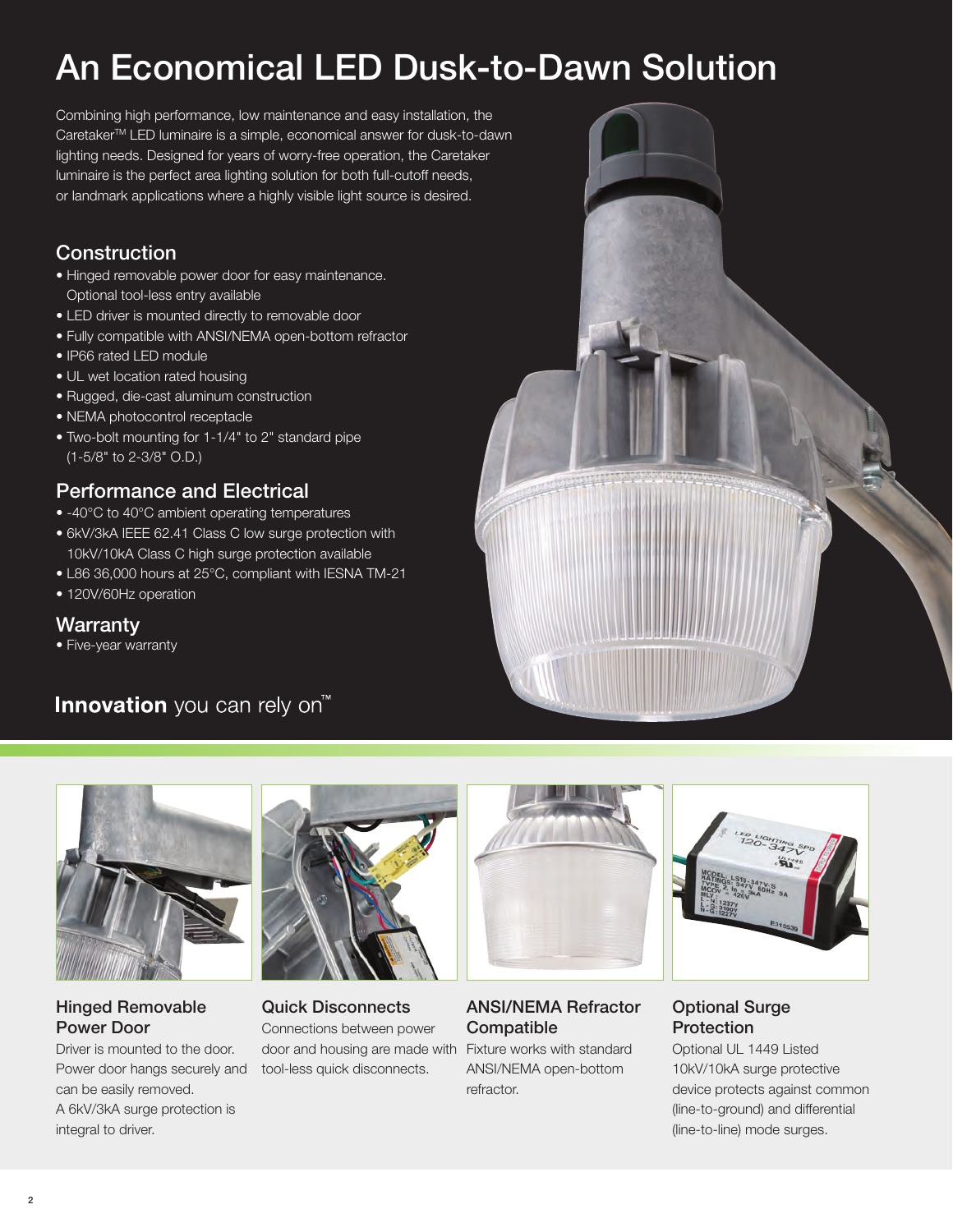# Ordering Information

#### Sample Number: CRTK-A-A08-E-120-5-SR-A

| <b>Product Family</b>                                                                                                                                                              |                                                                                                                                                                                        | <b>Lumen Package</b>                             |                                                                                                     | <b>Driver</b>                                                          | Voltage                                                                                          | <b>Distribution</b> |
|------------------------------------------------------------------------------------------------------------------------------------------------------------------------------------|----------------------------------------------------------------------------------------------------------------------------------------------------------------------------------------|--------------------------------------------------|-----------------------------------------------------------------------------------------------------|------------------------------------------------------------------------|--------------------------------------------------------------------------------------------------|---------------------|
| <b>CRTK-A=Caretaker Dusk-to-Dawn Area Luminaire</b>                                                                                                                                |                                                                                                                                                                                        | $A08 = 8$ LEDs<br>$A12=12$   FDs 1               |                                                                                                     | E=Non-Dimmina                                                          | $120 = 120V$                                                                                     | $5 = TypeV$         |
| <b>Options (Add as Suffix)</b>                                                                                                                                                     |                                                                                                                                                                                        |                                                  | Color                                                                                               |                                                                        | <b>Accessories (Order Separately)</b>                                                            |                     |
| <b>S</b> =Shorting Cap<br>5=120V NEMA Photocontrol Included<br>10K=10kV UL 1449 Surge Protection Device<br><b>UL</b> =UL/CSA Listed<br><b>SR</b> =Small Acrylic Refractor Included | <b>B18</b> =18" Wood Pole Pipe Arm<br><b>B24</b> =24" Wood Pole Pipe Arm<br>B30=30" Wood Pole Pipe Arm<br><b>TH</b> =Tool-less Door Hardware<br>$V=(2) 5'$ #14 Leads<br>5000=5000K CCT | <b>WPBKT</b> =Wall or Wood Pole Mounting Bracket | $AP =$ Grev<br><b>BZ</b> =Bronze<br><b>BK</b> =Black<br><b>DP</b> =Dark Platinum<br><b>WH=White</b> | <b>GM</b> =Graphite Metallic<br>A=Raw Aluminum Unfinished (Standard) 1 | <b>RMARROA5=ANSI/NEMA Standard Refractor</b><br>Assembly<br>SR-CARETAKER=Small Acrylic Refractor |                     |

NOTE: 1 Paint required for 12 LEDs at 40°C ambient. Maximum ambient temperature for 12 LEDs unpainted is 25°C.

### Dimensions



Optional Wood Pole Pipe Arm

**18", 24" or 30" Pipe Arm**

9-1/2" 10-5/8"

18", 24" or 30" Arm Length





#### Power and Lumens

| Luminaire Wattage (Nominal) |                   | 48W         | <b>73W</b>  |  |
|-----------------------------|-------------------|-------------|-------------|--|
| <b>Type V</b>               | Lumens            | 4,814       | 6.910       |  |
|                             | <b>BUG Rating</b> | $2 - 0 - 1$ | $3 - 0 - 1$ |  |
| Type V<br>with SR           | Lumens            | 4.674       | 6,630       |  |
|                             | <b>BUG Rating</b> | $3 - 3 - 2$ | $3 - 3 - 2$ |  |

#### Lumen Maintenance (8 LEDs)

| Ambient<br><b>Temperature</b> | TM-21 Lumen<br><b>Maintenance</b><br>(36,000 Hours) | <b>Theoretical L70</b><br>(Hours) |  |  |
|-------------------------------|-----------------------------------------------------|-----------------------------------|--|--|
| $25^{\circ}$ C                | >86%                                                | 87,000                            |  |  |
| $40^{\circ}$ C                | >84%                                                | 72,000                            |  |  |

#### Lumen Maintenance (12 LEDs)

| Ambient<br><b>Temperature</b> | <b>TM-21 Lumen</b><br><b>Maintenance</b><br>(36,000 Hours) | <b>Theoretical L70</b><br>(Hours) |
|-------------------------------|------------------------------------------------------------|-----------------------------------|
| $25^{\circ}$ C                | >83%                                                       | 69.000                            |
| $40^{\circ}$ C                | >82%                                                       | 66,000                            |
| Painted only.                 |                                                            |                                   |

### Additional Information

| <b>Compliances</b>                                                                                                                           | Technical Data (Electronic LED Driver)                                                                                                                      | <b>EPA Effective Projected Area (Square Feet)</b> | Shipping Data (Approximate Net Weight) |
|----------------------------------------------------------------------------------------------------------------------------------------------|-------------------------------------------------------------------------------------------------------------------------------------------------------------|---------------------------------------------------|----------------------------------------|
| UL and cUL Wet Location Listed<br>IP66 Rated LED Module<br>3G Vibration Rated<br><b>ARRA Compliant</b><br>DesignLights Consortium® Qualified | >0.9 Power Factor<br><20% Total Harmonic Distortion<br>120V 50/60Hz<br>-40°C Minimum Ambient Temperature Rating<br>+25°C Maximum Ambient Temperature Rating | 0.67                                              | 8.0 lbs. (3.6 kgs.)                    |

| Mfg Part#                            | <b>Description</b>                          | <b>Watts</b> | Lumens | <b>Distribution</b> | Refractor     | <b>BSE Part#</b> |
|--------------------------------------|---------------------------------------------|--------------|--------|---------------------|---------------|------------------|
| CRTK-A-A08-F-120-5-10K-B24-SR-V-A    | D2D LUMINAIRE W/24IN<br>WOOD POLE PIPE ARM  | 48           | 4674   | TYPF <sub>5</sub>   | Small Acrylic | 3245238          |
| CRTK-A-A08-E-120-5-10K-SR-TH-A       | <b>D2D LUMINAIRE</b>                        | 48           | 4674   | TYPF <sub>5</sub>   | Small Acrylic | 3245240          |
| CRTK-A-A08-F-120-5-10K-SR-V-TH-A     | D2D I UMINAIRE                              | 48           | 4674   | TYPF <sub>5</sub>   | Small Acrylic | 3205466          |
| CRTK-A-A08-E-120-5-10K-V             | <b>D2D LUMINAIRE</b>                        | 48           | 4814   | TYPF <sub>5</sub>   | <b>NA</b>     | 3205461          |
| CRTK-A-A08-E-120-5-10K-V-B24-SR-TH-A | D2D LUMINAIRE W/24IN<br>WOOD POLE PIPE ARM  | 48           | 4674   | TYPF <sub>5</sub>   | Small Acrylic | 3205464          |
| CRTK-A-A08-E-120-5-SR-TH-A           | <b>D2D LUMINAIRE</b>                        | 48           | 4674   | TYPF <sub>5</sub>   | Small Acrylic | 3245241          |
| CRTK-R-A08-E-120-2-10K-TH-A          | <b>D2D LUMINAIRE</b>                        | 48           | 4447   | TYPE <sub>2</sub>   | <b>NA</b>     | 3245229          |
| CRTK-R-A08-E-120-5-10K-B24-V-A       | D2D LUMINAIRE W/24IN<br>WOOD POLE PIPE ARM  | 48           | 4814   | TYPE 5              | <b>NA</b>     | 3245237          |
| CRTK-R-A08-E-120-5-10K-TH-A          | <b>D2D LUMINAIRE</b>                        | 48           | 4814   | TYPE 5              | <b>NA</b>     | 3245228          |
| CRTK-A-A12-E-120-5-10K-B24-SR-V-A    | D2D I UMINAIRE W/24IN<br>WOOD POLE PIPE ARM | 73           | 6630   | TYPE 5              | Small Acrylic | 3245239          |
| CRTK-A-A12-F-120-5-10K-SR-V-TH-A     | <b>D2D LUMINAIRE</b>                        | 73           | 6630   | TYPF <sub>5</sub>   | Small Acrylic | 3205467          |
| CRTK-A-A12-E-120-5-10K-V             | <b>D2D LUMINAIRE</b>                        | 73           | 6910   | TYPE 5              | <b>NA</b>     | 3205463          |
| CRTK-A-A12-E-120-5-10K-V-B24-SR-TH-A | D2D LUMINAIRE W/24IN<br>WOOD POLE PIPE ARM  | 73           | 6630   | TYPF <sub>5</sub>   | Small Acrylic | 3205465          |
| CRTK-R-A12-E-120-5-10K-TH-A          | <b>D2D LUMINAIRE</b>                        | 73           | 6910   | TYPF <sub>5</sub>   | <b>NA</b>     | 3245231          |
| 10K                                  | 10KV/10KA UL1449 SURGE PRO                  | $\sim$       | $\sim$ |                     |               | 3205705          |
| <b>SR-CARETAKER</b>                  | SM ACRYLIC REFRACTOR                        | $\sim$       | $\sim$ |                     |               | 3139436          |